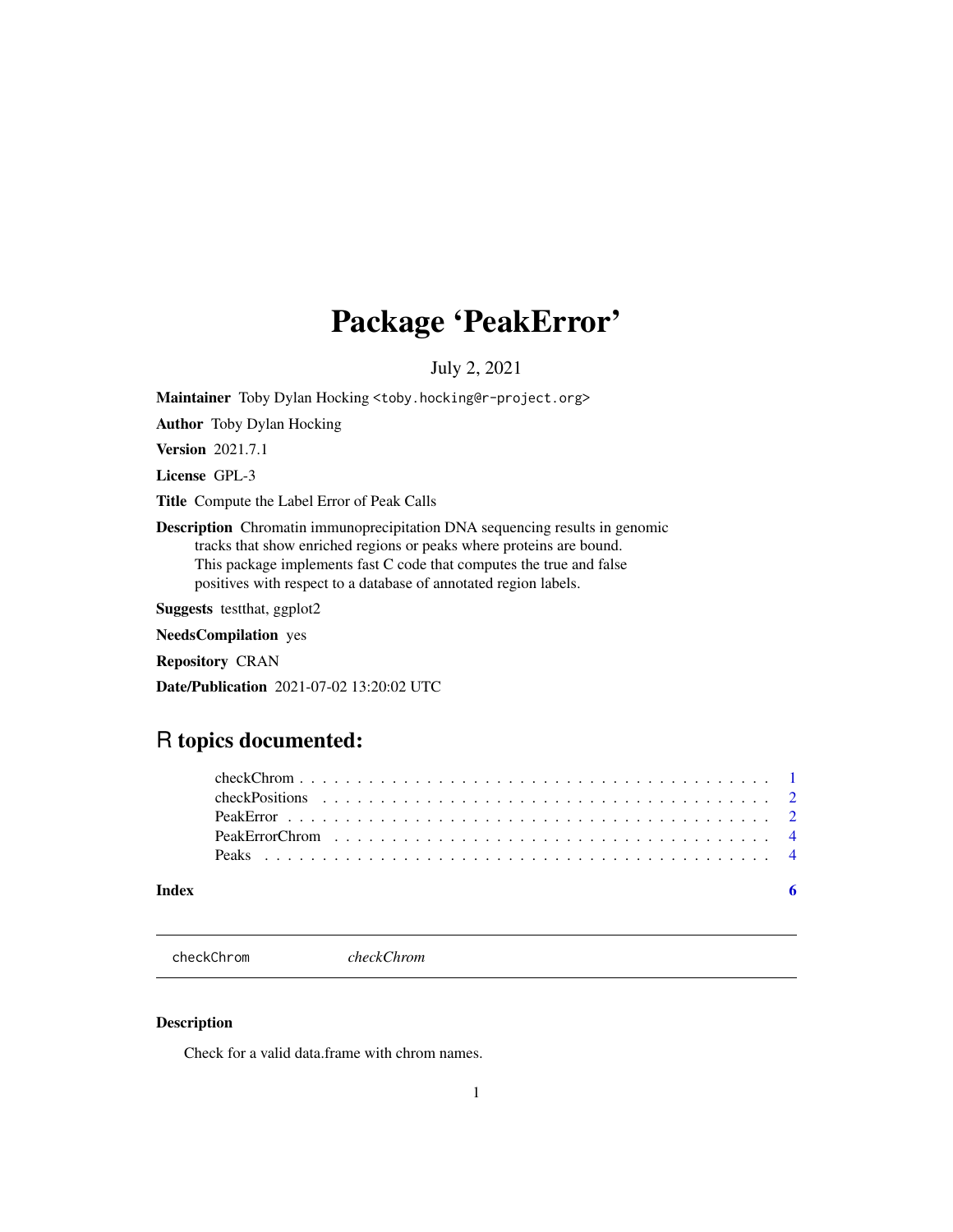#### Usage

checkChrom(df)

# Arguments

df

# Author(s)

Toby Dylan Hocking

checkPositions *checkPositions*

#### Description

Check for a valid data.frame with chromStart, chromEnd.

#### Usage

checkPositions(df)

#### Arguments

df

# Author(s)

Toby Dylan Hocking

PeakError *PeakError*

### Description

Compute true and false positive peak calls, with respect to a database of annotated regions.

#### Usage

```
PeakError(peaks, regions)
```
#### Arguments

| peaks   | data.frame with columns chrom, chromStart, chromEnd. NOTE: chromStart    |
|---------|--------------------------------------------------------------------------|
|         | should be 0-based and chromEnd should be 1-based. EXAMPLE: the first 100 |
|         | base of of a chromosome are chromStart=0, chromEnd=100. The second 100   |
|         | bases are chrom $Start=100$ , chrom $End=200$ .                          |
| regions | data.frame with columns chrom, chromStart, chromEnd, annotation.         |

<span id="page-1-0"></span>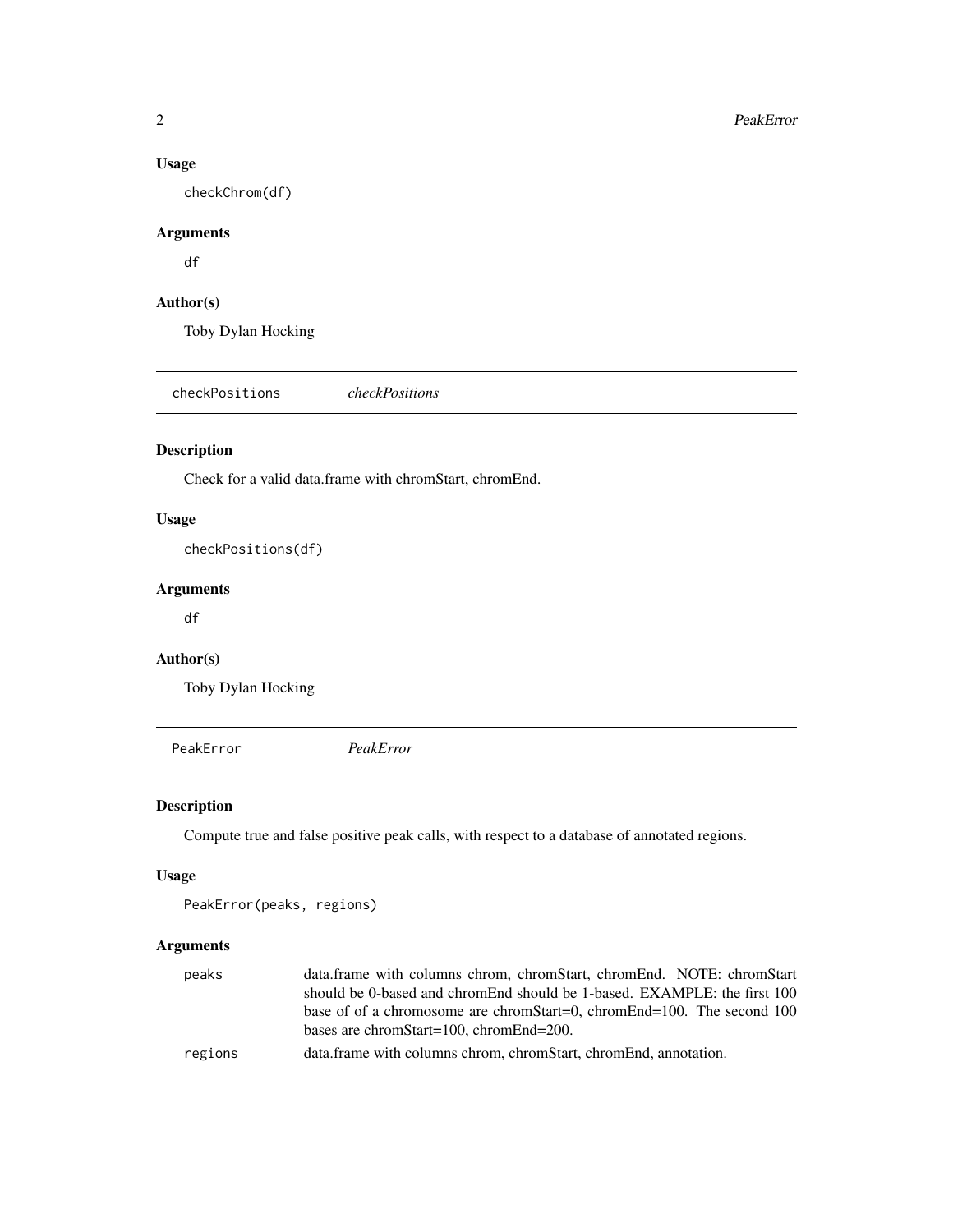#### PeakError 3

#### Value

data.frame for each region with additional counts of true positives (tp, possible.tp), false positives (fp, possible.fp, fp.status), and false negatives (fn, fn.status).

#### Author(s)

Toby Dylan Hocking

#### Examples

```
x \le - seq(5, 85, by=5)
peaks <- rbind(Peaks("chr2", x, x+3),
               Peaks("chr3", c(25, 38, 57), c(33, 54, 75)),
               Peaks("chr4", c(5, 32, 38, 65), c(15, 35, 55, 85)),
               Peaks("chr5", c(12, 26, 56, 75), c(16, 54, 59, 85)))
regions <- NULL
for(chr in 1:5){
  regions <- rbind(regions, {
    data.frame(chrom=paste0("chr", chr),
               chromStart=c(10, 30, 50, 70),
               chromEnd=c(20, 40, 60, 80),
               annotation=c("noPeaks", "peakStart", "peakEnd", "peaks"))
  })
}
err <- PeakError(peaks, regions)
ann.colors <-
  c(noPeaks="#f6f4bf",
    peakStart="#ffafaf",
   peakEnd="#ff4c4c",
   peaks="#a445ee")
library(ggplot2)
ggplot()+
  geom_rect(aes(xmin=chromStart+1/2, xmax=chromEnd+1/2,
                ymin=-1, ymax=1,
                fill=annotation,
                linetype=fn.status,
                size=fp.status),
            data=err, color="black")+
  scale_y_continuous("", breaks=NULL)+
  scale_linetype_manual(values=c("false negative"="dotted", correct="solid"))+
  scale_size_manual(values=c("false positive"=3, correct=1))+
  scale_fill_manual(values=ann.colors, breaks=names(ann.colors))+
  facet_grid(chrom ~ .)+
  theme_bw()+
  guides(fill=guide_legend(order=1),
         linetype=guide_legend(order=2, override.aes=list(fill="white")),
         size=guide_legend(order=3, override.aes=list(fill="white")))+
  theme(panel.margin=grid::unit(0, "cm"))+
  geom_segment(aes(chromStart+1/2, 1/2, xend=chromEnd+1/2, yend=1/2),
               data=peaks, color="deepskyblue", size=2)+
  scale_x_continuous("position on chromosome",
                     breaks=seq(10, 90, by=10))+
```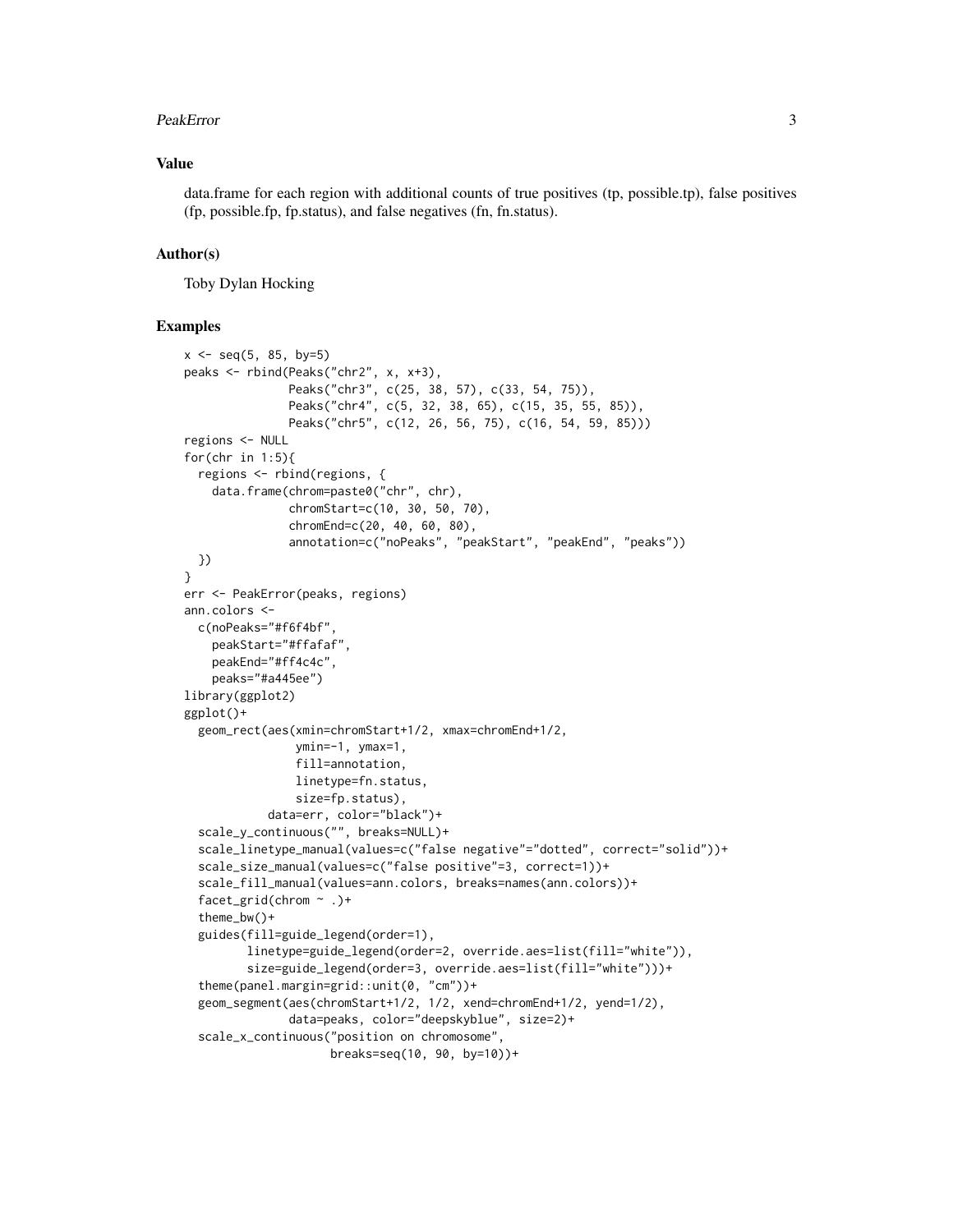4 Peaks

```
geom_text(aes(base, -1/2, label="N"), data.frame(base=10:90),
          color="deepskyblue")
```
PeakErrorChrom *PeakErrorChrom*

#### Description

Compute the PeakError assuming that peaks and regions are on the same chrom.

#### Usage

PeakErrorChrom(peaks, regions)

# Arguments

| peaks   | data.frame with columns chromStart, chromEnd. NOTE: chromStart should be                                     |
|---------|--------------------------------------------------------------------------------------------------------------|
|         | 0-based and chromEnd should be 1-based. EXAMPLE: the first 100 base of of                                    |
|         | a chromosome are chromStart=0, chromEnd=100. The second 100 bases are<br>$chromStart=100$ , $chromEnd=200$ . |
| regions | data.frame with columns chromStart, chromEnd.                                                                |

#### Value

data.frame with 1 row for each region and error columns.

# Author(s)

Toby Dylan Hocking

Peaks *Peaks*

#### Description

Make a data.frame that represents a list of peaks.

#### Usage

```
Peaks(chrom = factor(), base.before = integer(), last.base = integer())
```
# Arguments

| chrom       | character or factor with chrom name for example "chr22" |
|-------------|---------------------------------------------------------|
| base.before | integer, base before peak.                              |
| last.base   | integer, last base of peak.                             |

<span id="page-3-0"></span>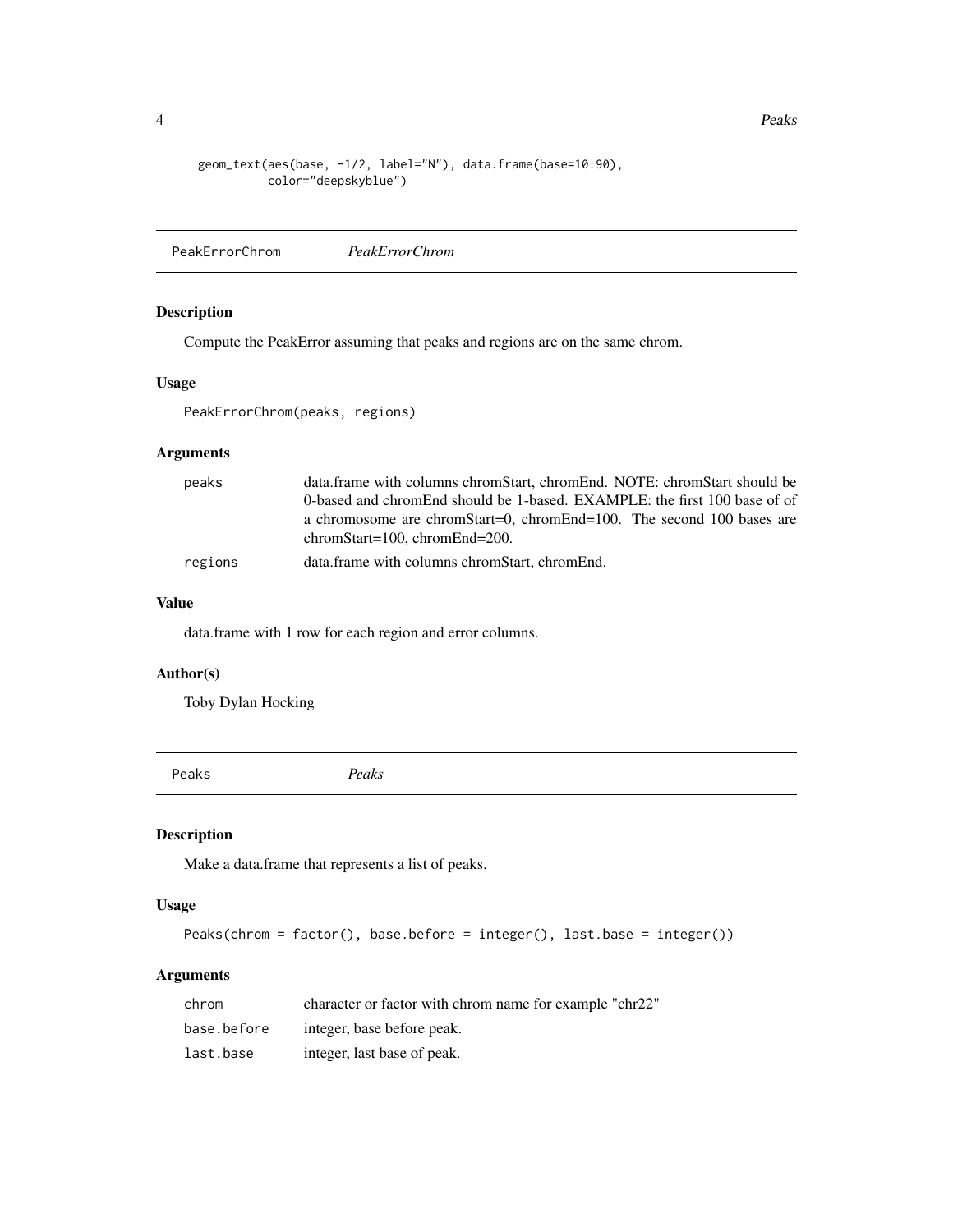#### Peaks 5

# Value

data.frame with columns chrom, chromStart, chromEnd.

# Author(s)

Toby Dylan Hocking